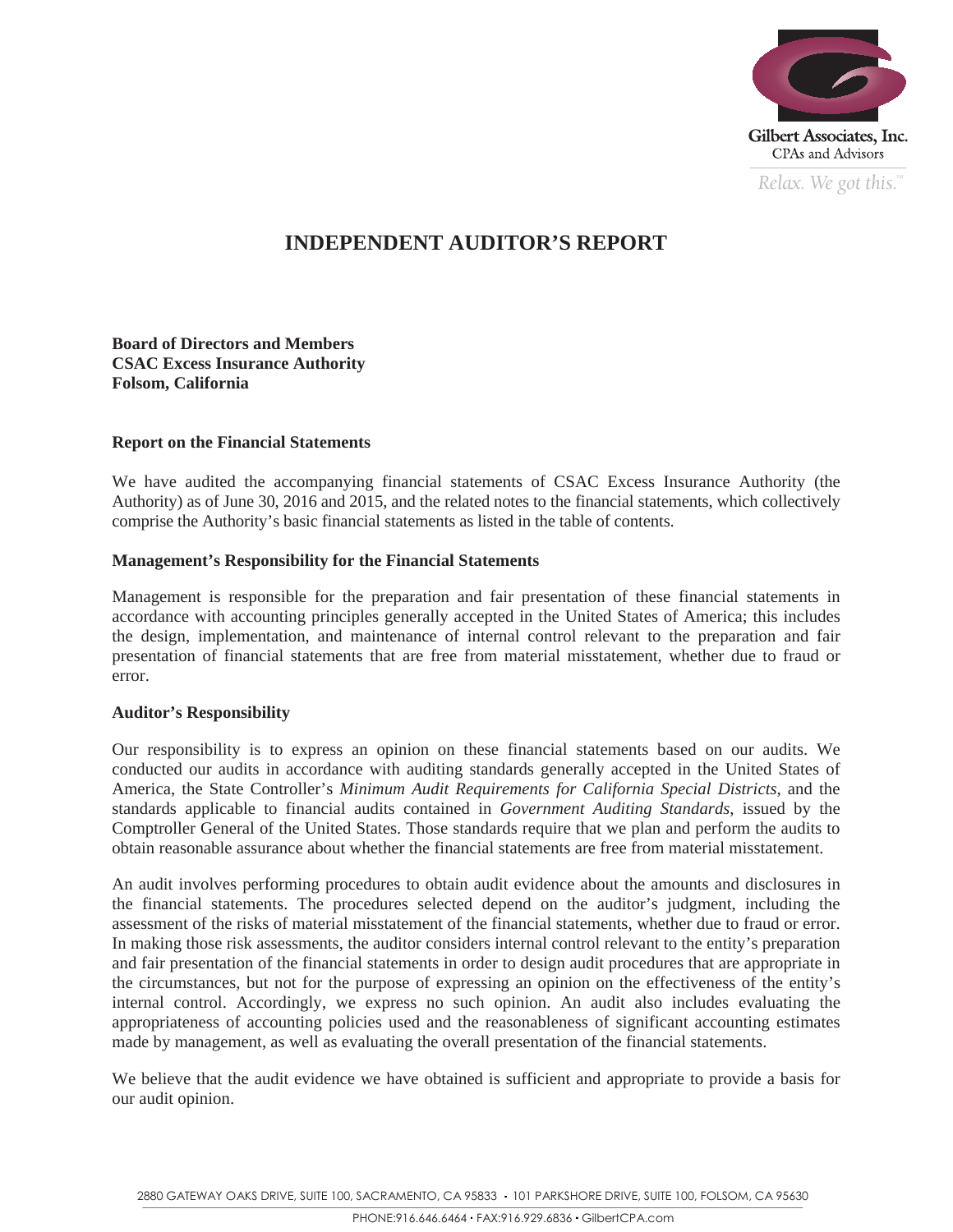Board of Directors and Members CSAC Excess Insurance Authority Page 2

## **Opinion**

In our opinion, the financial statements referred to above present fairly, in all material respects, the financial position of the Authority as of June 30, 2016 and 2015, and the changes in financial position and cash flows for the years then ended in accordance with accounting principles generally accepted in the United States of America, as well as accounting systems prescribed by the State Controller's Office and state regulations governing special districts.

## **Other Matters**

## *Required Supplemental Information*

Accounting principles generally accepted in the United States of America require that the management's discussion and the required supplementary information, as listed in the table of contents, be presented to supplement the basic financial statements. Such information, although not a part of the basic financial statements, is required by the Governmental Accounting Standards Board, who considers it to be an essential part of financial reporting for placing the basic financial statements in an appropriate operational, economic, or historical context. We have applied certain limited procedures to the required supplementary information in accordance with auditing standards generally accepted in the United States of America, which consisted of inquiries of management about the methods of preparing the information and comparing the information for consistency with management's responses to our inquiries, the basic financial statements, and other knowledge we obtained during our audit of the basic financial statements. We do not express an opinion or provide any assurance on the information because the limited procedures do not provide us with sufficient evidence to express an opinion or provide any assurance.

# *Other Information*

Our audits were conducted for the purpose of forming an opinion on the financial statements that collectively comprise the Authority's basic financial statements. The supplemental information section, as listed in the table of contents, is presented for purposes of additional analysis and is not a required part of the basic financial statements.

The supplemental information section is the responsibility of management and was derived from and relate directly to the underlying accounting and other records used to prepare the basic financial statements. Such information has been subjected to the auditing procedures applied in the audit of the basic financial statements and certain additional procedures, including comparing and reconciling such information directly to the underlying accounting and other records used to prepare the basic financial statements or to the basic financial statements themselves, and other additional procedures in accordance with auditing standards generally accepted in the United States of America. In our opinion, the supplemental information section is fairly stated, in all material respects, in relation to the basic financial statements as a whole.

The Introductory Section and the Statistical Section, as listed in the table of contents, are presented for the purposes of additional analysis and are not a required part of the basic financial statements. They have not been subjected to the auditing procedures applied in the audit of the basic financial statements and accordingly, we express no opinion on them.